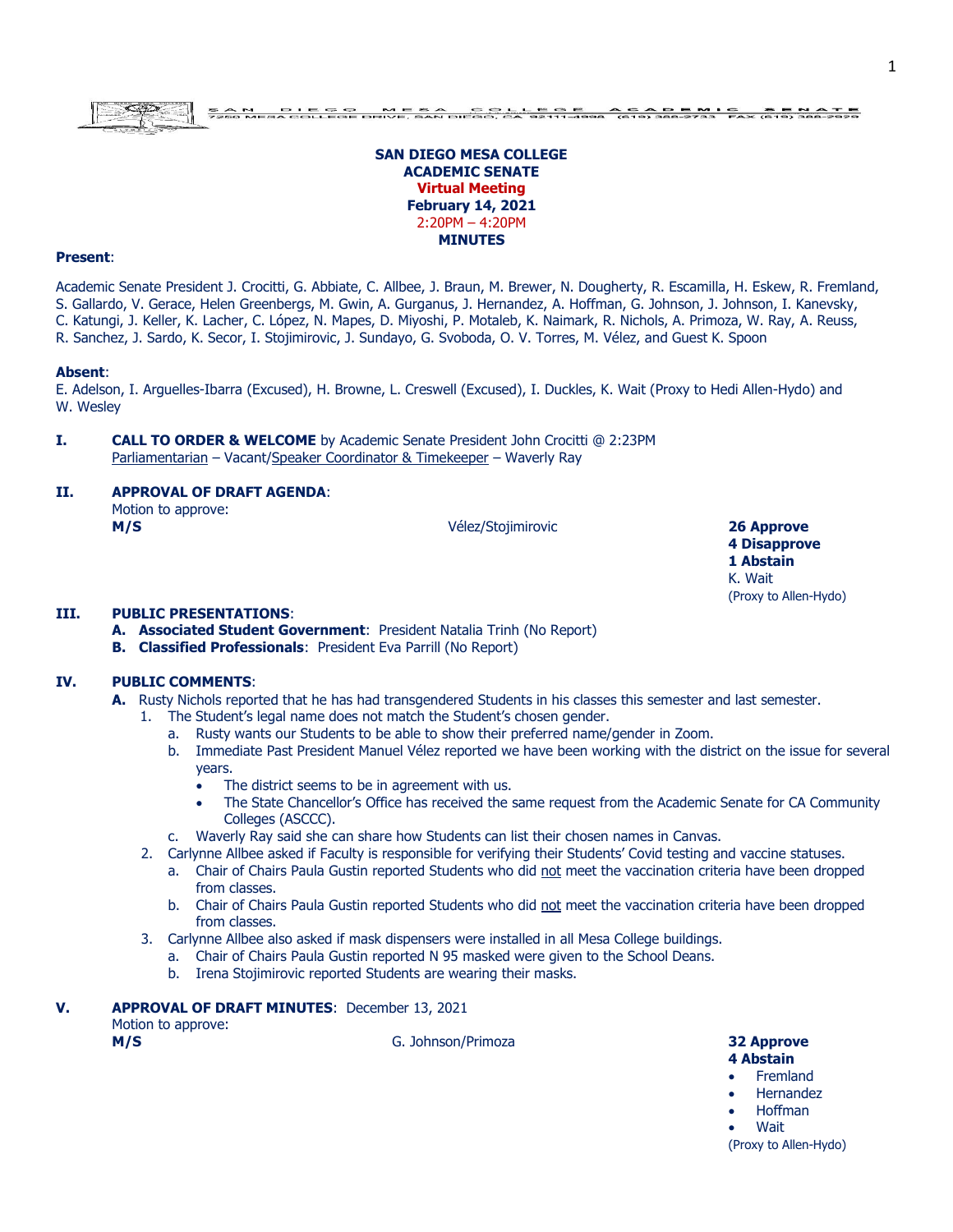# **VI. Guest(s)**: None

# **VII. REPORTS**:

## **A. Committee Reports**:

- 1. Senate Executive Committees:
	- a. Academic Affairs Committee: Chair Oscar V. Torres
		- As reported by Oscar V. Torres:

"The Academic Affairs committee met on 2-07-21. Items discussed included the visit of our Vice President of Instruction to the Academic Senate during late December 2021. Enrollment trends were also reviewed in comparison to previous years. PCAB reports were given, with a particular focused on 2020-2021 FTEF allocations. In addition, our committee reviewed findings from the annual District financial audit and compliance report. Lastly, our committee finalized a survey to assess the need for a student testing center and worked on a resolution which envisions the Library Advisory Committee onto the constitution"

- b. Professional Advancement Committee (PAC): Chair Janna Braun As reported by Janna Braun:
	- "The last spring 2022 Salary Advancement is Feb 23rd.
	- The spring 2022 sabbatical application deadline is March 2<sup>nd</sup>.
	- Licensure reimbursements come directly from the American Federation of Teachers (AFT). (Applicants must submit all documents for licensure renewal that is required by the AFT.)"
- c. Committee of Chairs (COC): Chair of Chairs Paula Gustin
	- As reported by Paula Gustin:
		- Chairs discussion centered on planning for fall 2022. Chairs will work with their Deans to determine the best approach for managing enrollment. Chairs seem to agree that planning for fall needed to take into account enrollment losses as oppose to planning for to pre-pandemic levels. Challenges that will be faced are deciding the modality and number of courses to be offered. There was discussion regarding how to schedule to minimize impact on faculty loads since there were many adjuncts that lost their assignments and full timers that lost their overload or had difficulty making load. There is concern on how to protect face to face course offerings with low enrollment. There is frustration regarding a lack of coordination of enrollment management at the District level. Also, there is concern about how the mandate for booster shots will affect enrollment. There is a lot of uncertainty.
	- There was a report from Jill Moreno Ikari representing the Enrollment and Strategic Management Workgroup stating that the group is applying for a Strategic Enrollment Management program from the State. Alison Primoza brought up the idea of allowing courses to have an environmental designation in the course schedule and language in the course outline if they have curriculum devoted to environmental issues. There is a Chairs Academy being planned on Evaluations that will be held in March.
- d. Curriculum Review Committee (CRC): Faculty Co-Chair Andrew Hoffman As reported by Andrew Hoffman:
	- The CRC has received a proposal for a new subject indicator, Native American and Indigenous Studies (NAIS). The new subject indicator will expand the range of possible offerings of Ethnic Studies courses at Mesa and across the district.
	- The CRC will be conducting an election at its next meeting for a new chair of CRC. Justin Estep is the only person nominated. Andrew Hoffman is term-limited out of being chair for another term.
	- The CRC lost a member, Jill Chagnon of Allied Health, to retirement and is seeking a replacement for her from Allied Health. The faculty member should be willing to make a long-term commitment to the committee, not just to fill out the spring semester.
	- Many members of the CRC were in attendance at CIC for a presentation about a new curriculum management system from Governet. There is no timeline yet for a replacement for CurricUNET, but change is imminent. There was a lot of excitement about the possibilities for what a new system might be able to do.
	- Faculty looking to make curriculum changes to courses and programs should take advantage of the spring semester to get started. Waiting until the fall increases the chances of missing key deadlines.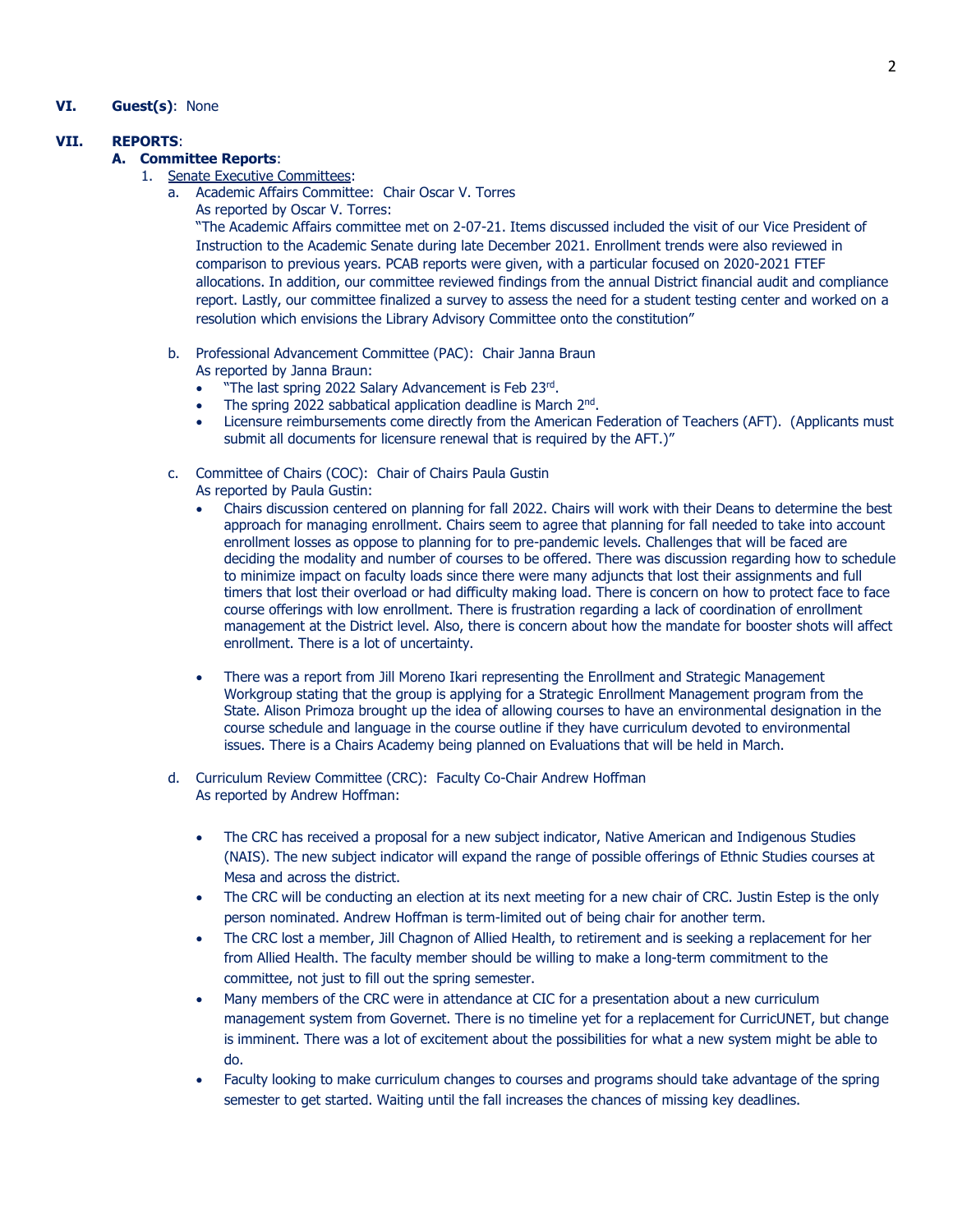e. Program Review Committee (PRC): Acting Faculty Co-Chair Dina Miyoshi As reported by Dina Miyoshi:

"The 21-22 Program Review closed last week. Resource committees are now completing their reviews and prioritization processes. This should be completed by mid-March with their recommendations moving forward to other committees and then to PCAB. Planning for the next cycle will continue this semester and a survey will be sent out to collect feedback on the past program review."

# 2. Other Committees:

- a. The Committee for Diversity Action, Inclusion & Equity (CDAIE): Chair Judy Sundayo As reported by Judy Sundayo:
	- CDAIE last met on 2-4-22, with 27 people attending. This month we join the entire campus in celebrating Black History Month
	- The Marketing subcommittee reported students had decided on a t-shirt design celebrating their return to campus. It will read "Choose Love" on the front and "Celebrating Diversity, Action, Inclusion and Equity" on the back. The t-shirts will be free to students and available at a nominal cost to faculty and staff.
	- The Personal/Professional Learning subcommittee is collaborating with District faculty and staff on a Districtwide Land Acknowledgment, out of respect to the local Kumeyaay tribes.
	- The AAPI subcommittee announced the AANAPISI (Asian American & Native American Pacific Islander Serving Institution) grant will be moving forward in March, with the identification of a Project Director. The KAPWA Learning Community is planning their 2nd Annual Event for May 2022.
	- The LGBTQIA subcommittee reported things are moving forward on the campus Pride Center opening soon. There was approved funding for 2 project assistants. They have also applied for an Innovation Grant to assist with startup costs for the Center. The subcommittee reported the location of Gender Neutral Restrooms will soon show up on the electronic map for Mesa College.
	- The Organizational subcommittee has stepped up their work with the PIE committee on the convergence between the 13 Pt. Strategic Action Plan and the Mesa College Roadmap. At present the subcommittee is reviewing DEI Audits. There was agreement that issues impacting disabled students, often left out of surveys, should be included.
	- There was discussion that having one lactation room on campus is not sufficient for a campus of our size, even though it meets minimum requirements to keep us in Federal compliance. Students attending volunteered to collaborate on what to do to identify additional locations.
	- CDAIE invites the campus to participate in Black History Month activities. There were 36 people attending the first event recognizing the birthday of Rosa Parks. It was well received.
	- CDAIE is assisting with the planning of events for Women's History Month in March and Cultural Unity Week, which will take place the 2nd week in April.
	- CDAIE is in the process of submitting the Annual EEO report to the District, which will be included in the District's EEO Report to the State.
	- CDAIE received 4 requests for event funding for the spring, and they were all funded. Information on these events will be announced soon!
	- CDAIE meets next on **Friday, March 4th, 2022** from 9 am 11 am. Anyone wanting to attend as a guest may send an e-mail to [jsundayo@sdccd.edu](mailto:jsundayo@sdccd.edu) for the Zoom link.
- b. Mesa Pathways Committee (MPC): Co-Coordinator Marisa Alioto As report by Marisa Alioto:

#### Student Success Team (SST) Leadership Update:

We are excited to share that Pahua Vang, Senior Secretary for Student Success & Equity, has agreed to serve as the Classified Lead for our Mesa Pathways Student Success Team (SST) Project. This project promises to provide exceptional student support to our Mesa College students as well as strengthen our work to bring equity and excellence to all that we do. Pahua will join a dynamic team that includes faculty members Ian Duckles, Gina Abbiate, and Cynthia Rico, in addition to Deans Pearl Ly and Bridget Herrin. This project team will meet on the 1st and 3rd Wednesdays from 4-5pm.

A special thanks to Gina Abbiate, Ian Duckles, Pearl Ly, and Cynthia Rico for planning a fantastic Convocation presentation about what's next with Student Success Teams - we hope you were able to submit some feedback during our session and look forward to sharing more throughout the semester.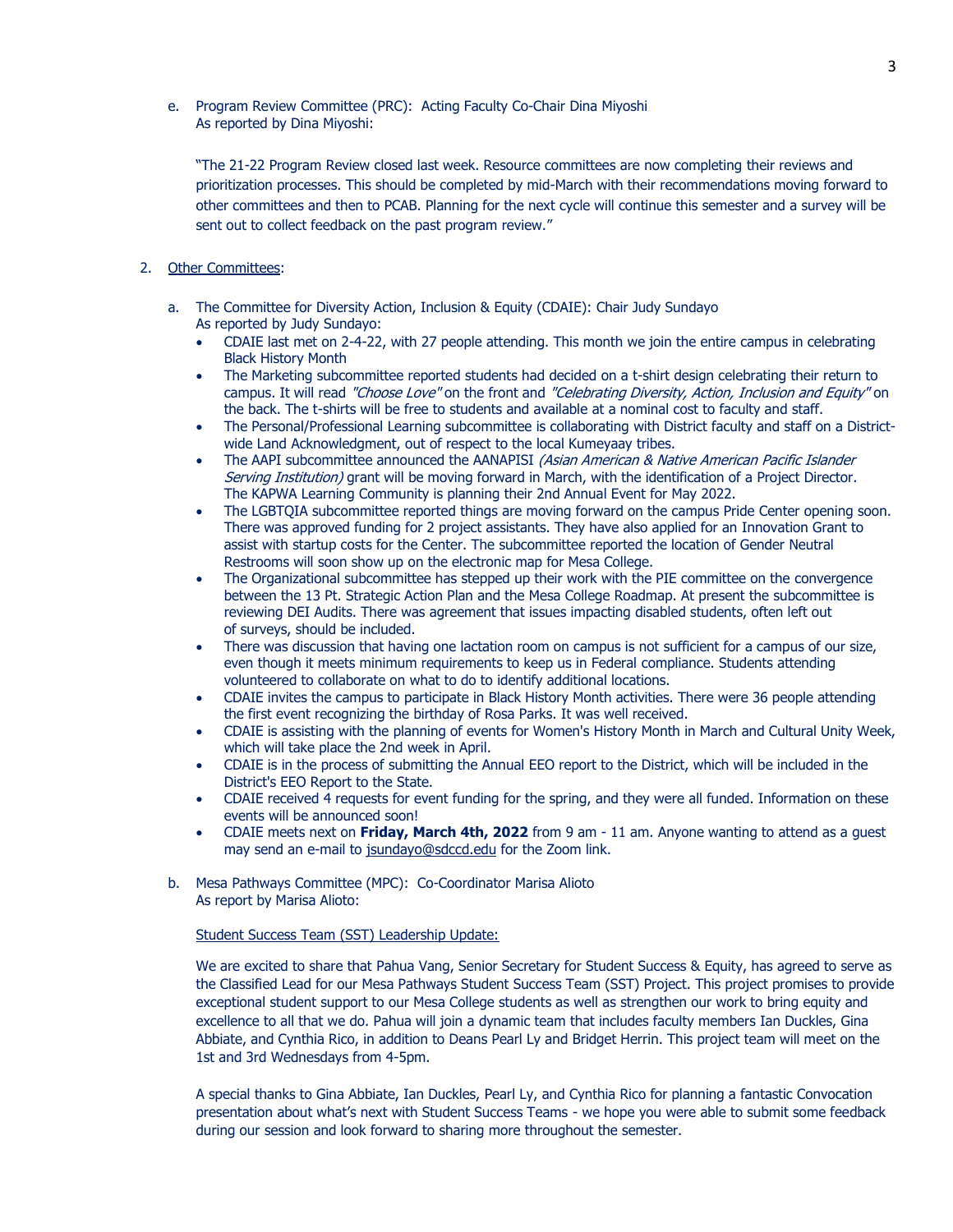#### Spring 2022 MPC Retreat:

On Friday, February 11th, MPC held its spring retreat from 9am-12pm. This retreat brought together members of MPC, our workgroups and project teams, as well as our fabulous Pathways Fellows. The focus of our interactive retreat was on Data Coaches and Student Success Teams. We had approximately 37 participants, and through two interactive exercises, we were able to share ideas, collect feedback and establish next steps in planning for Student Success Teams.

Gratitude goes to our planning committee for all of their hard work to make this retreat happen: Gina Abbiate, Bridget Herrin, Ian Duckles and Larry Maxey.

Mesa Pathways Committee Report Continued:

Announcements:

- The Guided Pathways Expenditure Report has been submitted.
- We are in the process of getting the SOAA uploaded; it will be submitted by the March 1st deadline.

Thanks to Howard Eskew for leading both of these time-sensitive efforts!

Call for Members: Pathways Workgroups and Project Teams: If you are interested in becoming involved in a Pathways workgroup or project team, please reach out to [MesaPathways@sdccd.edu.](mailto:MesaPathways@sdccd.edu)

Next MPC Meeting: Our first meeting will be Wednesday, February 23rd from 12:45 - 2:15pm

To learn more about Mesa Pathways:<https://www.sdmesa.edu/mesa-pathways/>

c. Other Committee Reports: None

#### 3. Senate Executive Officer Reports:

- a. Vice President. Sakeenah Gallardo
	- Please include the department/school Faculty representative you need for your committee and the dates and times of the meetings when you submit a request to fill a Faculty committee vacancy.
- b. Secretary: Waverly Ray (No Report)
- c. Treasurer: Mary Gwin (Reported by Waverly Ray)
	- Our current account balance is \$3360.77
	- Thank you to all the Faculty Members who are paying their Academic Senate dues.
- d. Senator at Large (1): Alison Gurganus (No Report)
- e. Senator at Large (2): Pegah Motaleb (No Report)
- f. Immediate Past President: Manuel Velez
	- The next Academic Senate for CA Community Colleges (ASCCC) Area D meeting on March 19<sup>th</sup>. (We meet before the spring and fall plenary sessions.)
	- Please let me know if you need to create and submit a resolution to the ASCCC.
	- The Mesa Academic Senate has funding available for a few Faculty Members to attend the spring 2022 ASCC Plenary Session. (The ASCC also has scholarships available to cover registration fees.)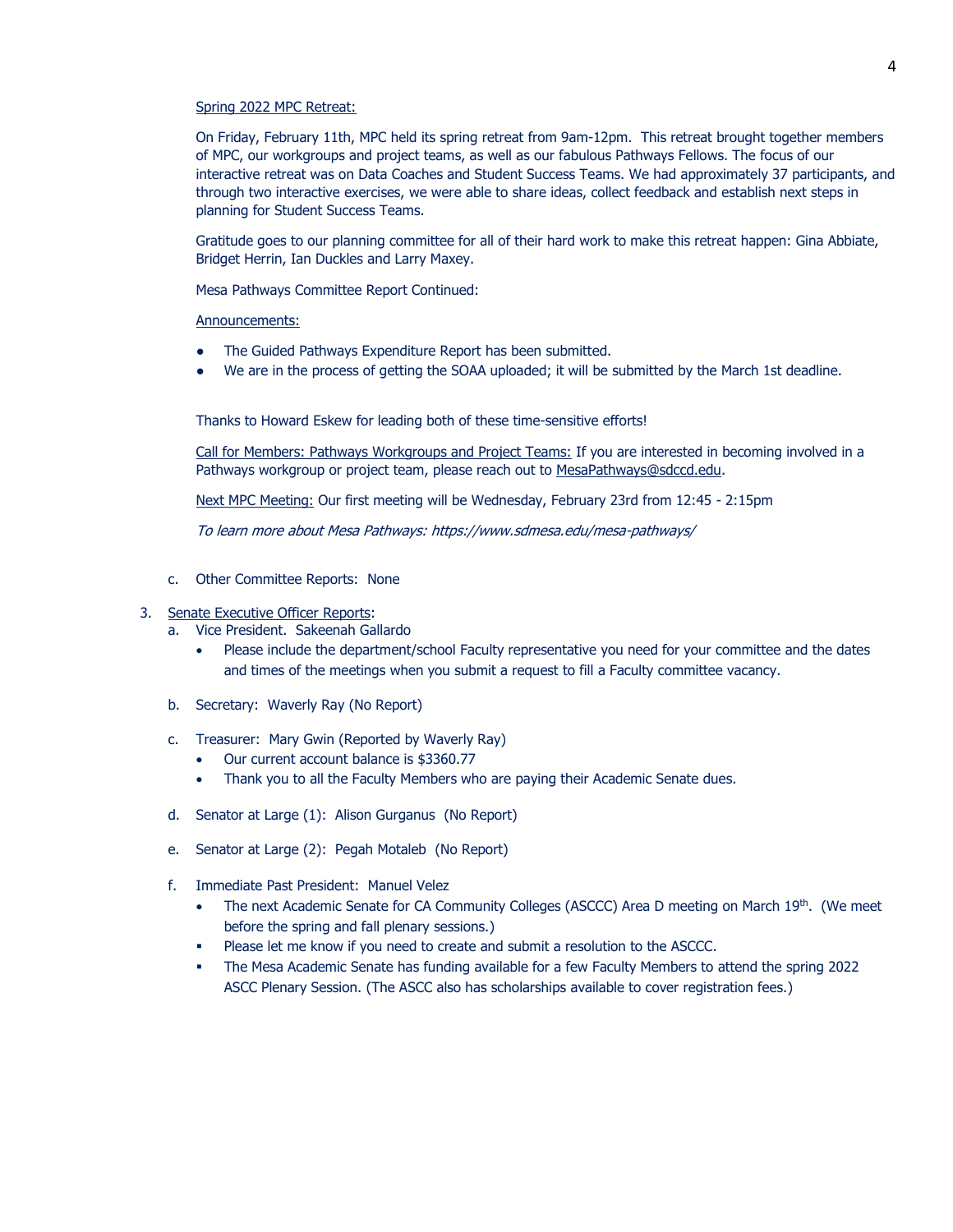# g. President: John Crocitti

As reported by John Crocitti:

- The Association of Chief Human Resources Officers (ACHRO) has recommendations that they believe will increase diversity, equity and inclusion in hiring new Faculty.
- ACHRO claims that subject-matter expertise is overvalued in composing the search committees and when screening/interviewing the applicants.
- The Vice-Chancellor for Human Resources agrees with this idea and will set up a meeting with Senate Presidents to revise AP4200.
- At least one Faculty leader in the district has proposed a new policy for composing search committees that potentially would place less emphasis on subject-matter expertise. It would also give Deans and Chairs power to exclude their department's faculty members from search committees.
- There are good methods to increase DEI when hiring, many of them recommended by ACHRO. However, devaluing subject-matter expertise does not seem to be a good idea as it implies that such expertise in incompatible with DEI.
- Creation of search committees at Mesa is not perfect. There have been abuses by Deans and Chairs in the past. However, the proposal from another campus would not have addressed problems we have seen at Mesa.

# **VIII. NEW BUSINESS**:

# **A. Resolution 2022.2.1 – Condemning Violence Against Journalists in Mexico and Other Countries**: J. Braun

- 1. Janna Braun reported Journalism has always been a difficult job in Mexico.
- 2. It has recently become even more dangerous.
- 3. San Diego Journalists and Journalists from Mexico are part of the same local journalism organizations and San Diego Mesa College has Students and employees who live in and have close ties to Mexico.

Motion to move the item to the March 14, 2022 meeting for discussion and potential vote:

**M/S** Vélez/Escamilla **34 Approve**

**1 Abstain** K. Wait (Proxy to Allen-Hydo)

# **IX. OLD BUSINESS**:

# **A. Reconsideration of the State of Emergency Circumstances (AB361)**: Crocitti

- 1. Allows the Mesa College Academic Senate to continue to meet on Zoom without adherence to all Brown Act requirements.
- 2. Some have Senators reported to President John Crocitti that they do not feel comfortable coming onto campus.
- 3. We are following the district Board of Trustees example as they continue to meet remotely.
- 4. Waverly Ray said I am voting to support the safety of all Mesa College Academic Senate members.
- 5. Alison Primoza asked if the Academic Senate can meet on campus with everyone wearing a mask.
- 6. Rob Fremland agrees with Alison Primoza. (Face to face is much more dynamic.)
- 7. Gina Abbiate said she is ready to meet on campus.
- 8. Michael Brewer said we need to maintain Covid policies and protect each other and have a mask mandate.

9. Paula Gustin reported the SDCCD is not changing the mask requirement policy in spring 2022. Motion to approve:

**M/S** Vélez/G. Johnson **24 Approve**

# **9 Disapprove**

- Abbiate
- Fremland **Gustin**
- Greenbergs
- Miyoshi
- Primoza
- Sardo
- Stojimirovic Torres
- 

# **1 Abstain**

K. Naimark

(Proxy to Allen-Hydo)

5